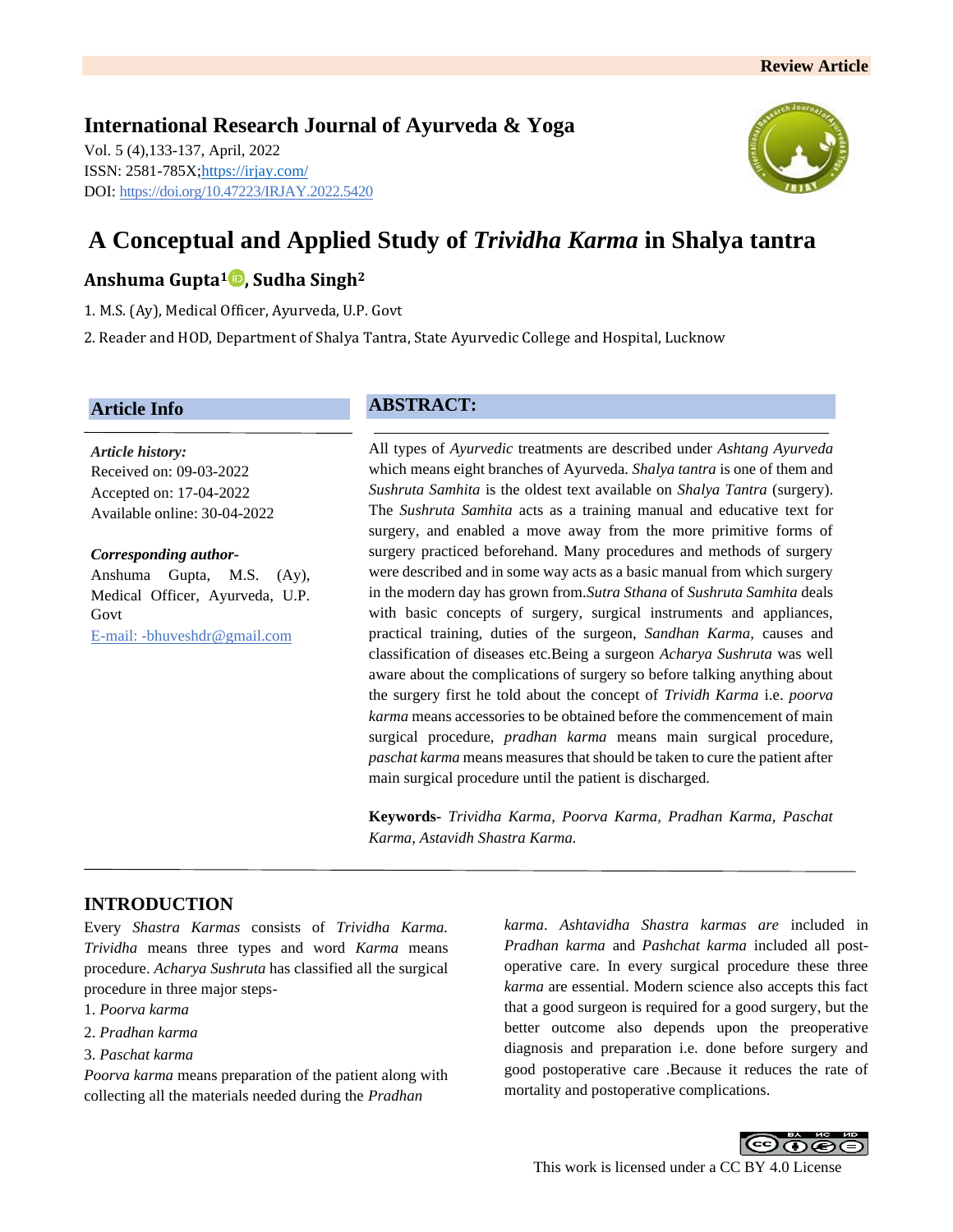#### **AIM AND OBJECTIVE**

To evaluate, elaborate and discuss the concept of *Trividh Karma* in *Shalya Tantra*. The aim of study is to establish those principles (*Trividh Karma*) which are very useful for human being that were contributed by the great ancient surgeon *Acharya Sushruta*.

## **MATERIALS AND METHODS**

All sorts of references has been collected and compiled from Ayurvedic classics and available commentaries on *Sushruta Samhita, Charak Samhita, AstangHridaya* etc. we have also referred the modern text books of surgery and searched and referred various websites to collect the relevant information's on the topic.

#### **(1)** *Poorva Karma* **(Pre Operative Procedure)**

Pre-operative management consisting of diagnosis of disease, admission, consent & counseling , fasting, enema and part preparation etc. are described all over *Sushruta Samhita* . Some of these have been described under heading of *Mudhagarbha*, some under topic of *Shastra Karma*, and some points are described under heading of *Arsha, Ashmari, Mukharoga, Bhagandar* etc. *Poorva Karma* should be done properly before any surgical procedure. Intra-operative and post-operative results will be better and complication free if pre-operative management has been done properly.

First of all *Sushruta* emphasized on the importance of collecting all the materials needed during the operative procedure and for postoperative care. He had given a list of appliances required in surgical operations e.g. Blunt Instruments, Sharp Instruments, Leeches, Cotton, Pieces of Cloth, Thread, Leaves, Materials of bandage, Honey, Ghee or Clarified Butter, Suet, Milk, Oils, Decoctions, Cold and Hot Water, Iron Pans and other Earthen Vessels; Beddings and Seats, Obedient, Steady and Strong Servants (*Paricharak*) etc. Then *Acharya Sushruta* said to decide the proper day and date (*tithi*), *subh muhurta* and *nakashatra* . The patient should be specially interrogated from the patient, residence, climate of the locally concerned, caste and race. The patient is then given light food and made to sit facing east; surgeon should sit opposite to patient and perform the procedure<sup>1</sup>. Before doing any surgery a written consent of guardian or attendant must be obtained. In case of surgery in *Ashmari, Acharya Sushruta* clearly indicated about the consent by saying that without surgery death is inevitable and even after performing surgery there is doubt about the successful procedure, so a wise surgeon must

take consent from the higher authority<sup>2</sup> (or even patient's relative's). *Sushruta* indicated the diseases in which the patients should be kept empty stomach before operation are *Mooda garbha*, *Udara*, *Ashmari*, *Arshas*, *Bhagandara* and *Mukha roga<sup>3</sup>* . It has been mentioned that aseptic precautions before any surgical procedure all instruments should be heated up to red hot to prevent infection and the surgeon should cut short his hair, nails and should wear white sterilized clothes<sup>4</sup>. *Acharya Dalhan* also throws light upon cleansing measure and special preparatory method which described under *shasti vrana upkarmas* ( first 12 of *shasti upakramas*) should be taken as *poorva karmas*  before *pradhan karma i.e. aptarpana, alepa, parisheka, abhyanga, swedan karma, vimlapana, upnaha, pachan, rakta mokshana, snehapana, virachan and vaman karma* 5 *. Poorva karma* is described as a pre-operative preparation to overcome the operative and post-operative complications. Pre-Operative period runs from the time the patient is admitted to the hospital to the time the surgery begins. A pre-operative preparation contains several measures such as history taking of the patient, examination, investigation of patient, pre operative treatment, consent, OT preparation with sterilization of the instrument, preparation of part and administrations of anaesthesia etc<sup>6</sup>.

#### **(2)Pradhan Karma (Operative Procedure)**

This includes mainly *Ashtavidha Shastra Karma.* These eight specific surgical techniques are considered as the basic surgical procedure useful in the management of all the diseases which require surgical intervention.

*Acharya Sushruta* has described eight types of *shashtrakarma, Acharya Charaka* has described six type of *shashtra karma, Acharya Vagbhatta* in *Ashtang Hridaya* has described thirteen type of *shashtra karma* and twelve type of *shashtra karma* in *Ashtang Samgrah*. (Table 1) Among all these *shastra karmas, ashtavidha shastra karmas* are the procedures or the steps which are always the soul of any surgery, because almost all surgeries performed today by modern surgeon are included in these eight techniques of *Sushruta's*. According to *Acharya Sushruta separate indication of astavidh shastra karma* are as follows<sup>11</sup>. *Chedan karma* is indicated in the following diseases- *Bagandara, Kaphaja Granthi ,Tilakalaka, VranaVartma*,*,Arshas Charmakeela Asthi Mamsagatha Shalya, Jatumani, Mamsa Sanghata , Snayu Mamsa Sira Kotha Valmika, Sataponaka, Adhrusa* etc. Instruments used are *Mandalagra, Karpatra*, *Vriddhipatra, Nakhasastra, Mudrika, Utpala Patra and Ardhadhara.*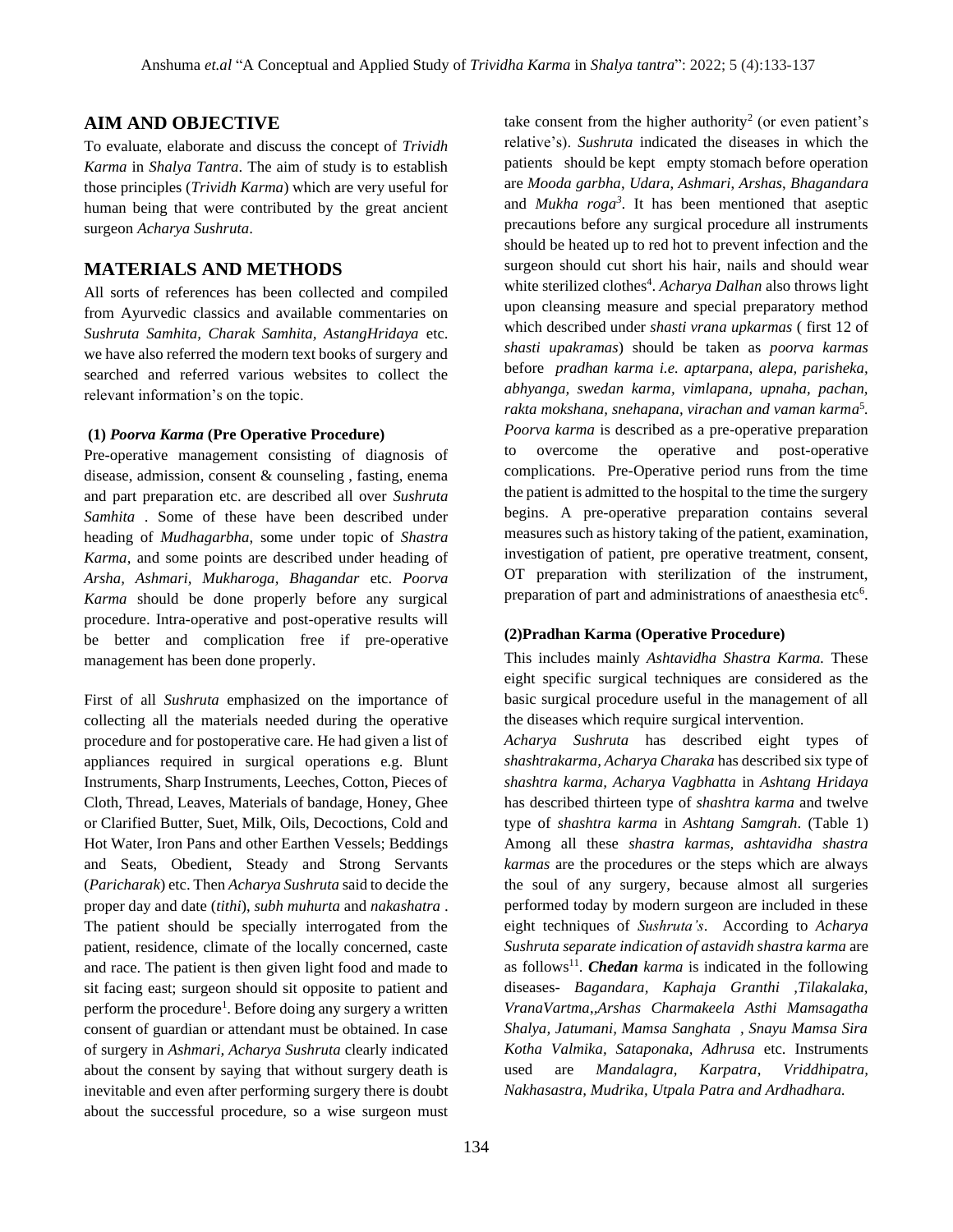*Bhedan karma* is indicated in the following diseases- all *vidradhis* except *sannipatik, vataj granthi, pittaj granthi, kphaj granthi, three types of visarpa, vridhiroga, vidarika, pramehapidika, vranshopha, stan vidradhi, avamanthak, kumbhika, anusayi, nadivrana, vrindaroga, pushkarika, alaji, kshudraroga, talupupputa, dantapupputa, tundikeri, gilayu, ashmari and medajroga* etc. Instruments used are *Vriddhipatra, Nakhasastra, Mudrika,Utpalapatra*and *Ardhadhara.*

*Lekhan karma* is indicated in the following diseases- four types of *Rohini, Kilasa, Upjhijihvika, Dantvaidarbh, MedajaGranthi, Vartmagranthi,Adhijihvika, Arshas, Mandala (Kusta), Mamsakanda* and *Mamsonnati* etc. Instruments used are *Mandalagra, Karapatra.*

*Vyadhan karma* is indicated in following diseases- *Sira Vyadha, Mutra Vriddhi* (Hydrocele)*, Dakodara* (Ascites). Instruments used are *Kutharika, Vrihimukha, Aara, Vetasapatra* and *Suci*.

*Eshana karma* is indicated in following diseases- *Nadi Vrana* (Sinuses)*, Sasalya Vrana* and *Unmargi Vrana*  (ulcers with any extraneous or foreign body lodged in their inside), and those which follow abnormal (lateral or oblique) directions. Instrument used is *eshani.*

*Aharan karma* is indicated in- Extraction of *sharkara* (i.e tarter of teeth, *paadsharkara* and *mutrasharkara*), *Dantamala, Karnamala, Ashmari, Salya, Mudha Garbha*  and faeces accumulated in rectum. Instruments used are *Badisa*and *Dantasanku.*

*Seevan karma* is indicated in- Diseases which are due to vitiation of *Medas*, cut wounds, *Sulekhitha Vrana, Sadyovrana* and diseases localized on *Chala Sandhi*. In the case of an uncomplicated *SadyoVrana* it is clearly mentioned that the wound should be sutured at the same day.

*Dalhana* in his commentary on *Sushruta* has elaborated this principle as wounds over head, forearm, face, ears, lips, nose, cheek, neck, upper extremities, abdomen, gluteal region, reproductive organs, penis, scrotum etc. are to be sutured immediately. *Acharya Vagbhata* stated that immediate suturing should be done in excised or hanged out tissues<sup>12</sup>. *Charakacharya* described that the flanks, bowels, abdomen etc which are subjected to deep surgery should be sutured<sup>13</sup>.

It is important to note that *ashtavidha shastra karmas* are not the eight surgical procedures; rather these are the eight basic principles of all the surgical procedures which can be used for any surgery. These Karmas contain a short but full description of all the surgeries. Each and every surgical procedure comprises either one or more of them and more

interestingly, no surgery till date contains any step which is beyond the scope of *Ayurvedic Shastra Karmas.*

## **(3)** *Paschat Karma* **(Post Operative Procedures)**

After the operative procedure, the patient is to be assured. The operative wound is to be cleaned and dressed with *Vikeshika* (medicine impregnated pad) or proper medicated oil, emulsion, paste or dusting powder etc. The operative wound portion is to be fumigated with germicidal and air purifier medicines to avoid the pus formation. *Raksha*  Karma (protective rites) for patient has been given<sup>14</sup>. A detailed account of utilization of bandages in post operative care of the wound and in fracture management is noteworthy. After *Pradhana Karma*, the area has to be bandaged with or without medicated dressing. It protects the *Vrana* from flies, dust, cold, wind etc and thus prevents it from becoming infected. *Acharya Sushruta* has described 14 types of *Bandh* i.e. *Kosha, Dama, Anuvellita, Swastika, Yamaka, Mutoli, Mandala,* Sthagika, *Cheen, Khatva, Vibandha, Vitana, Vitana, Panchangi* and *Vaghabhata*  described one extra *bandha* i.e *Utsangibandha* hence, there are total 15 types of *Bandha* in *Ayurveda<sup>15</sup> .* He explained different materials that can be used for *Bandhana*, how to bandage, how much pressure it should exert, when to change the bandage and which type of *Vrana* not to be bandaged. This knowledge is essential for post operative care of *Vrana* and its proper healing. *Sushruta* directs that there should be a particular room provided for patients who have undergone surgical operation. This room should be a clean house, situated in a wholesome locality, free from dirt-sunlight and heavy breeze. The bed of the patients should be soft, spacious, and well-arranged with head towards east and weapons alongside (for protection from enemies, animals etc.). Room should have some affectionate friends/attendants of patient with him. A gathering of friends and family members is mandatory, which so ever the patient prefers, as they provide moral support and encourage the patient to fight against the disease and help to overcome the pain of trauma. This also provides him the strength to combat with the feeling of fear and loneliness, which is very much there in the environment of hospital<sup>16</sup>. Fumigation of the patient's room should be done for ten days, twice a day, using sarsapa, nimb leaves added with ghrit and lavan<sup>17</sup>. *Sushruta* in *Vranitopasniya adhyay* of *sutra sthana* in *Sushrut Samhita* has given do"s and don"ts for the patient, dietary instructions, proper wound management and medication.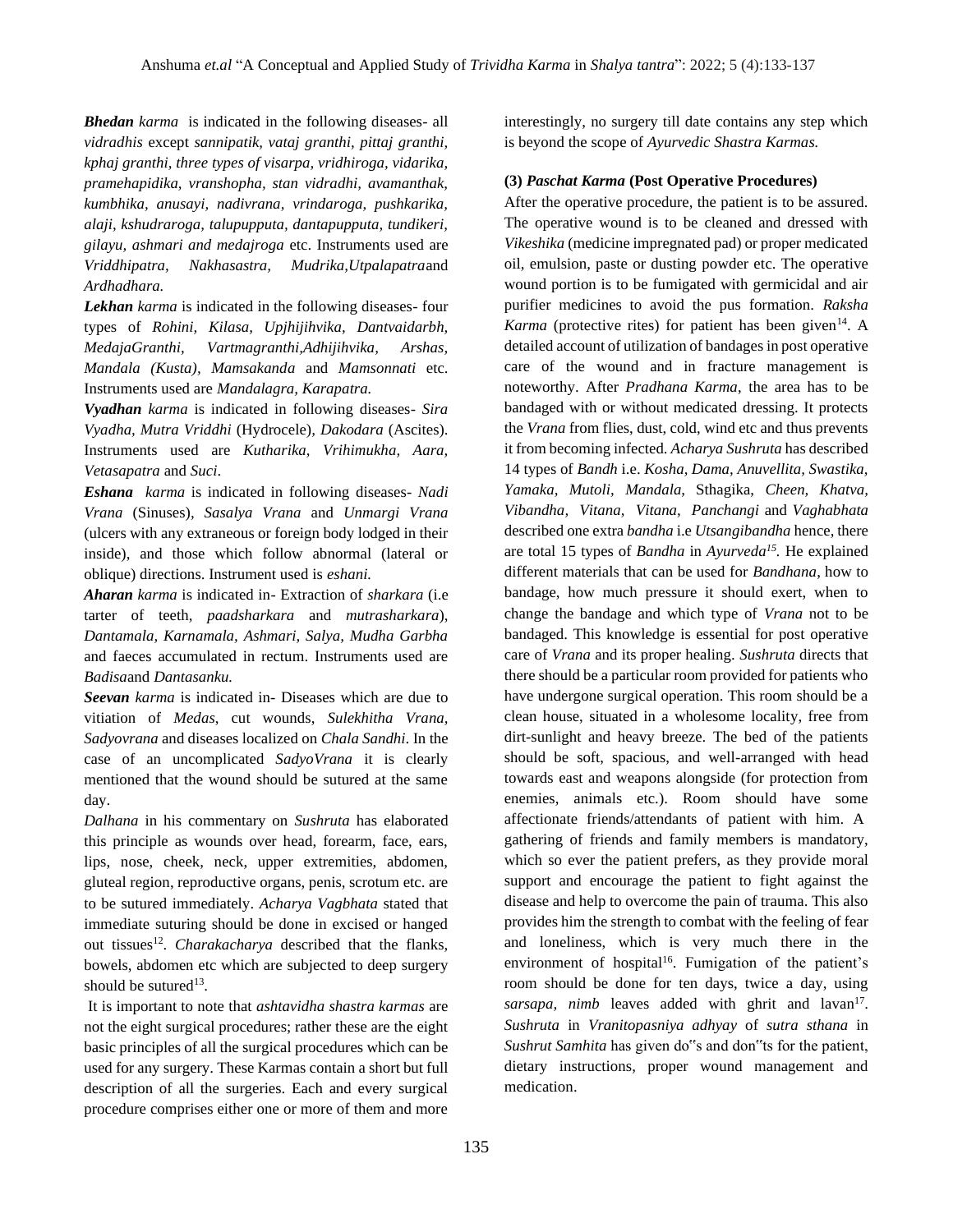## **DISCUSSION**

In Ayurvedic literature *Poorav Karma*, *Pradhan* and *Paschat Karma* has been explained in different context but *Acharya Sushrut* has explained *poorva* and *paschat karma*  mainly pertaining to *shastra karma*. In *Agropaharaniya Adhyaya* , the collection of material required before and after surgery has been explained by *Sushrut.* In *ashmari chikitsa, Acharya Sushruta* has explained significances of taking consent before performing surgery. *Acharya Sushruta* has explained regarding to the position of patient i.e. east direction, so that there is the proper focus of light at the operating part during the surgery. *Acharya Sushruta*  also mentioned regarding *vrana dhoopana* and *vranitagara dhoopan* which help in sterilization and helpful for faster wound healing. *Raksha karma* is also explained by *Acharya Sushruta* in refrence to *vrana chikitsa*, before performing the main procedure and for the patient who has gone through the surgical procedure. It is done to destroy witch called *kritya* and removes the fear of *Rakshas*. The aim of this procedure is also to make the patient psychologically strong. *Shushrut samhita* is the oldest text of *shalya tantra*, and *Acharya Sushruta* being a surgeon has explained *astavidha shastra karma as pradhan karma*  specifically and *poorva karma and paschat karma* with special refrence to *astavidha* s*hastra karma* i.e. surgical procedure.

Here, it is important to note that *Trividh Karmas* are basic principles of all the surgical procedures which should be used with every surgery. Description of these *karmas* contains the full description of surgery in short. This is why *Sushruta* is considered truly as the "Father of Surgery". It is extremely essential that we put his principles into practice and preserve the dignity of our noble profession.

## **CONCLUSION**

\In the management of patients going through the surgical procedures, the overall outcome of the operative procedure mainly depends on the pre-operative diagnosis the surgical procedure and post operative care. Good preoperative assessment of patients is a fundamental requirement of the practice of surgery. Surgery is a process always associated with risks so thorough study of the case before surgical procedure; lesser down the risk of complications. So proper pre-operative management which includes physical examination, interrogation, collection of material, preparation of patient if done properly give fruitful result after *pradhan karma*. Also the patient's recovery after surgery highly depends on the postoperative care given, and anticipation with early diagnosis and management of postoperative complications.

## **Acknowledgements:- Nil Conflict of Interest – None Source of Finance & Support - Nil**

## **REFERENCES**

1.Dutt A, Sushruta Samitha , Sutra Sthan 5/6-7. Chowakhamba Orientalis Delhi 2008. 2.Dutt A, Sushruta Samitha , Chikitsa Sthan 7/28, 29. Chowakhamba Orientalis Delhi 2008 3.Dutt A, Sushruta Samitha. Sutra Sthan 5/16 Chowakhamba Orientalis Delhi 2008 4.Dutt A, Sushruta Samitha. Sutra Sthan 19/21 Chowakhamba Orientalis Delhi 2008 5.Dutt A, Sushruta Samitha. Sutra Sthan 5/16 Chowakhamba Orientalis Delhi 2008 6. S. Das operative surgery 6th Edition. Jay pee New Delhi .2014 7.Dutt A, Sushruta Samitha. Sutra Sthan 5/5 Chowakhamba Orientalis Delhi 2008. 8. Pandey G, Chark Samhita Kashinath Pandey, Chikitsa Sthan 25/55. Chaukhamba Bharti Academy,2006. 9.Gupta A, Astang Samgrhah Part one Sutra Sthan 34/23. Krishna Das Academy.2007. 10. Gupta A, Astang Samgrhah Part one Sutra Sthan 26/28. Krishna Das Academy.2007. 11.Dutt A, Sushruta Samitha. Sutra Sthan 29/25 Chowakhamba Orientalis Delhi 2008. 12. Gupta A, Astang Samgrhah Part one Sutra Sthan 29/45. Krishna Das Academy.2007. 13 Pandey G, Chark Samhita Kashinath Pandey, Chikitsa Sthan 25/60. Chaukhamba Bharti Academy,2006. 14.Dutt A, Sushruta Samitha. Sutra Sthan 5/17 Chowakhamba Orientalis Delhi 2008. 15.Dutt A, Sushruta Samitha. Sutra Sthan 29/16 Chowakhamba Orientalis Delhi 2008. 16.Dutt A, Sushruta Samitha. Sutra Sthan 29/4-8 Chowakhamba Orientalis Delhi 2008. 17.Dutt A, Sushruta Samitha. Sutra Sthan 29/4-8 Chowakhamba Orientalis Delhi 2008.

**How to cite this article:** Gupta A, Singh S "A Conceptual And Applied Study Of *Trividha Karma* In Shalya tantra" IRJAY.[online]2022;5(4);133-137. Available from: [https://irjay.com](https://irjay.com/) DOI:https://doi.org/10.47223/IRJAY.2022.5420